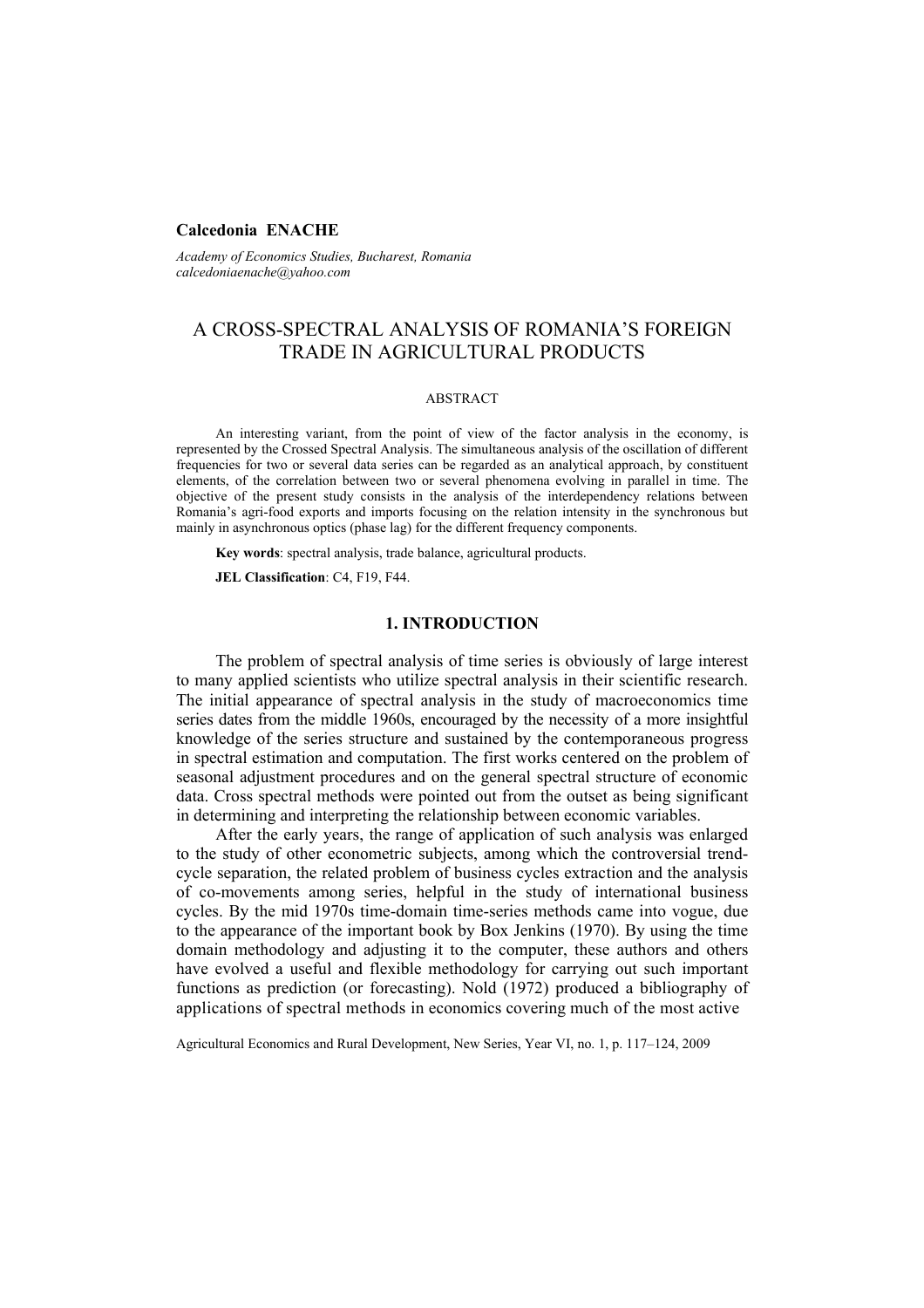period, recording 101 papers by 68 diverse authors, although some of the references given are only marginally relevant.

Lately, spectral techniques have largely been out of favor by applied econometricians even if they are still used as one of the bundle of empirical techniques available for analysis of time series data. The theoretical aspects of the frequencydomain representations remain important when properties of these diverse methods are considered.

### **2. THE TIME SERIES MODEL: A BRIEF REVIEW**

The model we cover here describes phenomena for which the generating mechanism can be considered, at least for relatively long stretches of time, to be unchanging with the passage of time. The model itself has this unchanging or stationarity property beginning with the infinite past and extending into the infinite future. If X(t) represents a numerical characteristic measured at time t, in the model X(t) is viewed as a random variable foe all times –  $\infty < t < \infty$ , along with their joint probability distributions, is a stochastic process. By imposing the physical conception of unchanging or stationarity on the probability distributions of the stochastic process, this model becomes stationary stochastic process. The spectral theory involves only the first two moments, the mean and the covariance, of the model. Consequently, it is really only necessary to impose the stationarity conditions on these moments. When this is done, the stochastic process is called weakly (or second-order) stationary.

The stationarity assumption implies that the process means  $EX(t)$ , (where E denotes the expectation operator), are unchanging in time;  $EX(t) \equiv m$ . Only the behavior of the residuals of the process from this constant mean value is theoretical interest. We can shift to the residuals without changing notation simply by assuming m=0. This will be taken as the value of the mean hereafter. The only process parameter of interest is then the covariance function  $R(t_1,t_2) = EX(t_1)X(t_2)$ which describes the stochastic relationship between measured values of the physical phenomena at pairs of time points  $t_1$  and  $t_2$ .

The condition of stationarity implies that the physical phenomenon has no relevant origin. That is, for all t,  $t_1$  and  $t_2$ ,

$$
R(t_1, t_2) = R(t + t_1, t + t_2)
$$

This being true, by taking  $t=t_1$ , we see that  $R(t_1,t_2)=R(0, t_2-t_1)$ . That is, the covariance depends on  $t_1$  and  $t_2$  only through the time difference  $t_2-t_1$ . The covariance is then completely characterized by the function

 $C(\tau) = R(0, \tau), -\infty < \tau < \infty$ ,

called the autocovariance function of the process.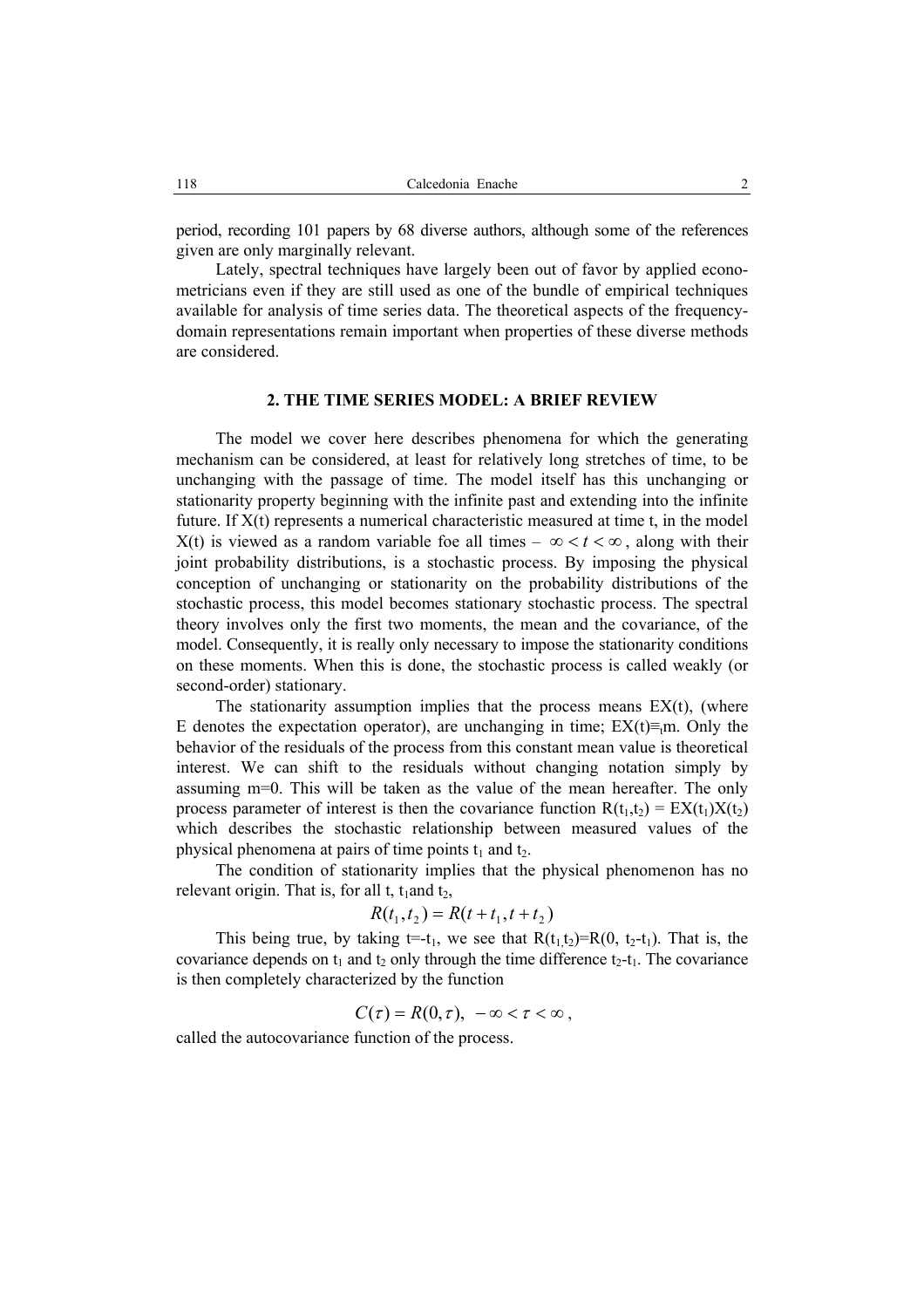The implication of accepting this model for the physical process under study is that all of the interesting and relevant information about the process is then contained in the values of C(τ). One such value is  $C(0)=EX^2(t)$ , the process variance. The variance represents the average "energy" or power of the process. It has the physical interpretation of a time average of energy because of the property

$$
l \lim_{T \to \infty} \frac{1}{2T} \int_{-T}^{T} X^2(t) dt = C(0).
$$

Without the factor of 1/2T in the last displayed expression, power resembles a sum of squares similar to the usual measure of variability seen in the 'analysis of variance'. The representation of the response vector makes it possible to decompose the total sum of squares into a sum of component sums of squares, each of them representing the contribution of a different factor in the model.

Spectral analysis performs precisely this same operation on time series. In the time series context, the orthogonal vectors of the decomposition are the cosine functions

$$
A(\lambda)\cos(\lambda t+\theta(\lambda)), -\infty < t < \infty,
$$

where, for given frequency  $\lambda$  ( in radians per unit time),  $A(\lambda)$  represents the amplitude and  $\theta(\lambda)$  the phase of the cosine function. The functions are viewed as being indexed by  $\lambda$  and functions with different values of this index are orthogonal. The fact that these same functions crop up in so many different mathematical contexts is what makes Fourier analysis such a rich field of study. Their appearance in the context of weakly stationary stochastic processes provides the mathematical foundation for the spectral analysis of time series.

### **3. SPECTRAL PARAMETERS FOR BIVARIATE TIME SERIES**

Two weakly stationary process  $X(t)$  and  $Y(t)$  are said to be stationarily correlated if the covariance  $R_{XY}(t_1,t_2) = EX(t_1)Y(t_2)$  depends only on  $t_1-t_2$ . The cross covariance function  $C_{XY}(\tau)$  is then defined to be :

$$
C_{XY}(\tau) = EX(t+\tau)Y(t).
$$

A pair of stationarily correlated weakly stationary process constitutes a bivariate weakly stationary process. The cross-covariance function is the new timedomain parameter which, along with the autocovariance functions  $C_x(7)$ , completely describes the relevant properties of the bivariate process.

The corresponding spectral parameter  $F_{XY}(d\tau)$ , called the cross-spectral distribution or, more simply, the cross spectrum, satisfies the relation:

$$
C_{XY}(\tau) = \int e^{i\lambda \tau} F_{XY}(d\lambda).
$$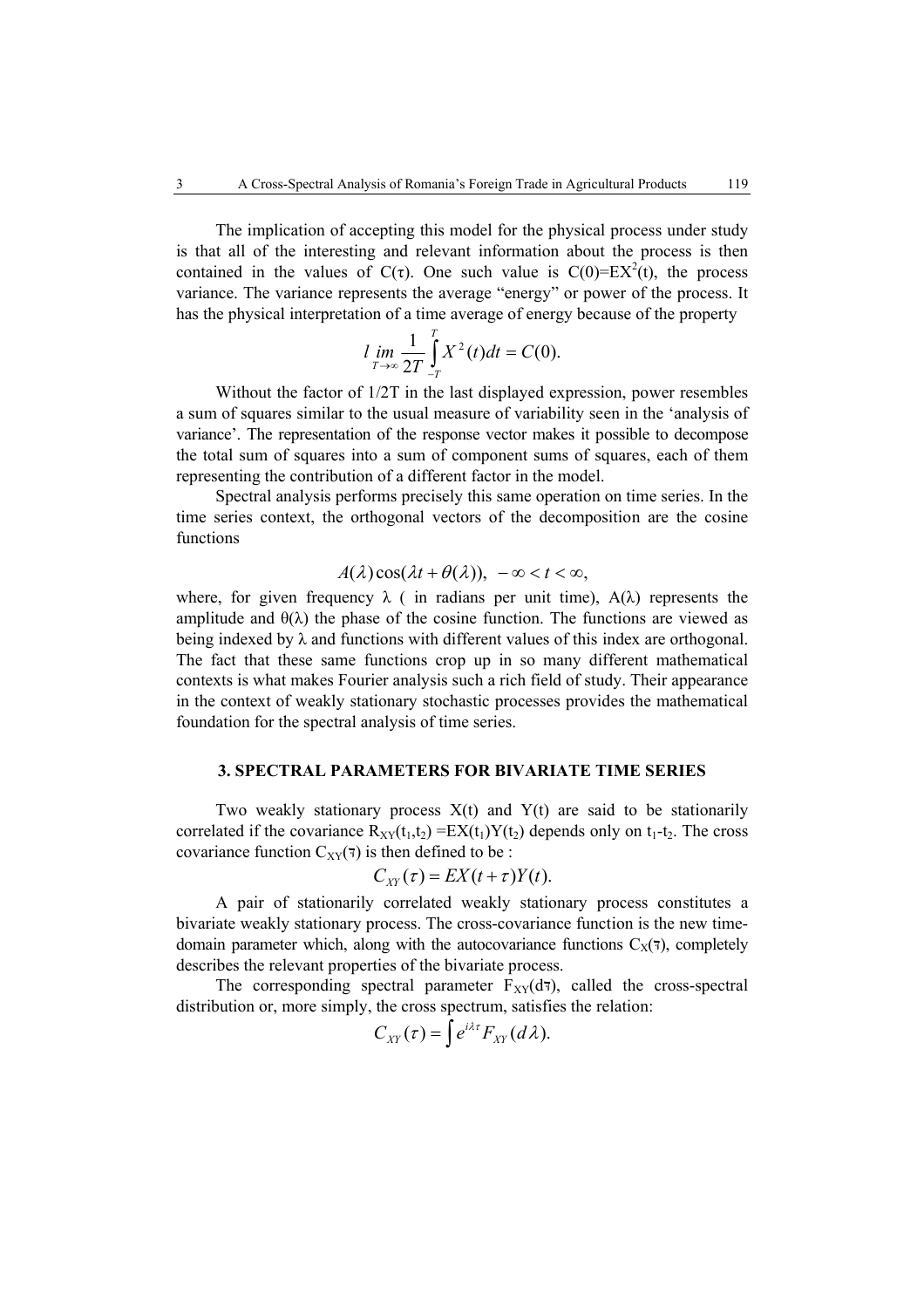The cross spectrum has discrete and continuous components  $p_{XY}(\lambda)$  and  $f_{XY}(\lambda)$ , called the cross-spectral function and cross-spectral density, for which:

 $F_{XY}(d\lambda)=p_{XY}(\lambda)+f_{XY}(\lambda)d\lambda$ .

These functions will be non zero only where the corresponding spectral functions or spectral densities are nonzero for both component processes.

The input and output of a linear filter will always be stationarily correlated. Consequently, we can compute the cross spectrum of such series. It is convenient to use the fact that  $F_{XY}(d\lambda)$  is the (complex) covariance of  $Z_X(d\lambda)$  and  $Z_Y(d\lambda)$ :

$$
F_{XY}(d\lambda) = EZ_X(d\lambda)Z_Y(d\lambda).
$$

If  $Y(t)=L(X(t))$  and L has transfer function  $D(\lambda)$ , then:

$$
F_{XY}(d\lambda) = EZ_X(d\lambda)\overline{Z_Y(d\lambda)} = \overline{D(\lambda)}EZ_X(d\lambda)\overline{Z_X(d\lambda)} = \overline{D(\lambda)}F_X(d\lambda)
$$

Thus the transfer function, complete with both gain and phase information, can be computed as:

$$
D(\lambda) = \frac{F_{XY}(d\lambda)}{F_X(d\lambda)}
$$

This is only one possible use of the cross spectrum. In general, the cross spectrum contains information about the interrelationship between the components of a bivariate time series in much the same way that a covariance measures the linear relationship between two random variables. In fact, this analogy is much closer than one might imagine. In each frequency dimension  $\lambda$ , the cross spectrum *is* essentially the covariance of the two 'random variables'  $Z_X(d\lambda)$  and  $Z_Y(d\lambda)$ . The chief difference is that these variables are complex valued, which makes the covariance complex-valued as well.

Two different real-valued representations of the cross spectrum are in common use, each depending on a particular expression for complex numbers. The cross spectrum is determined by the cross-spectral density  $f_{XY}(\lambda)$ . Representing  $f_{XY}(\lambda)$  in Cartesian form (with a negative sign) leads to the equation:

$$
f_{XY}(\lambda) = c(\lambda) - iq(\lambda),
$$

where  $c(\lambda)$  and  $q(\lambda)$  are the cospectral density and quadrature spectral density, respectively. Thus one complete list of real-valued spectral parameters for the bivariate process would be  $c(\lambda)$ ,  $q(\lambda)$ ,  $f_x(\lambda)$  and  $f_y(\lambda)$ .

A second set of parameters is obtained from applying the polar representation  $z = re^{i\theta}$  to  $f_{XY}(\lambda)$ , where  $r = IzI$  and  $\theta = arg z$ . Here, we let

$$
\rho(\lambda) = \frac{|f_{XY}(\lambda)|}{\sqrt{f_X(\lambda)f_Y(\lambda)}} \quad \text{and} \quad \psi(\lambda) = \arg f_{XY}(\lambda)
$$

These parameters are called the coherence and phase, respectively. Along with  $f_X(\lambda)$  and  $f_Y(\lambda)$  they represent an alternate real-valued parameterization of the bivariate process.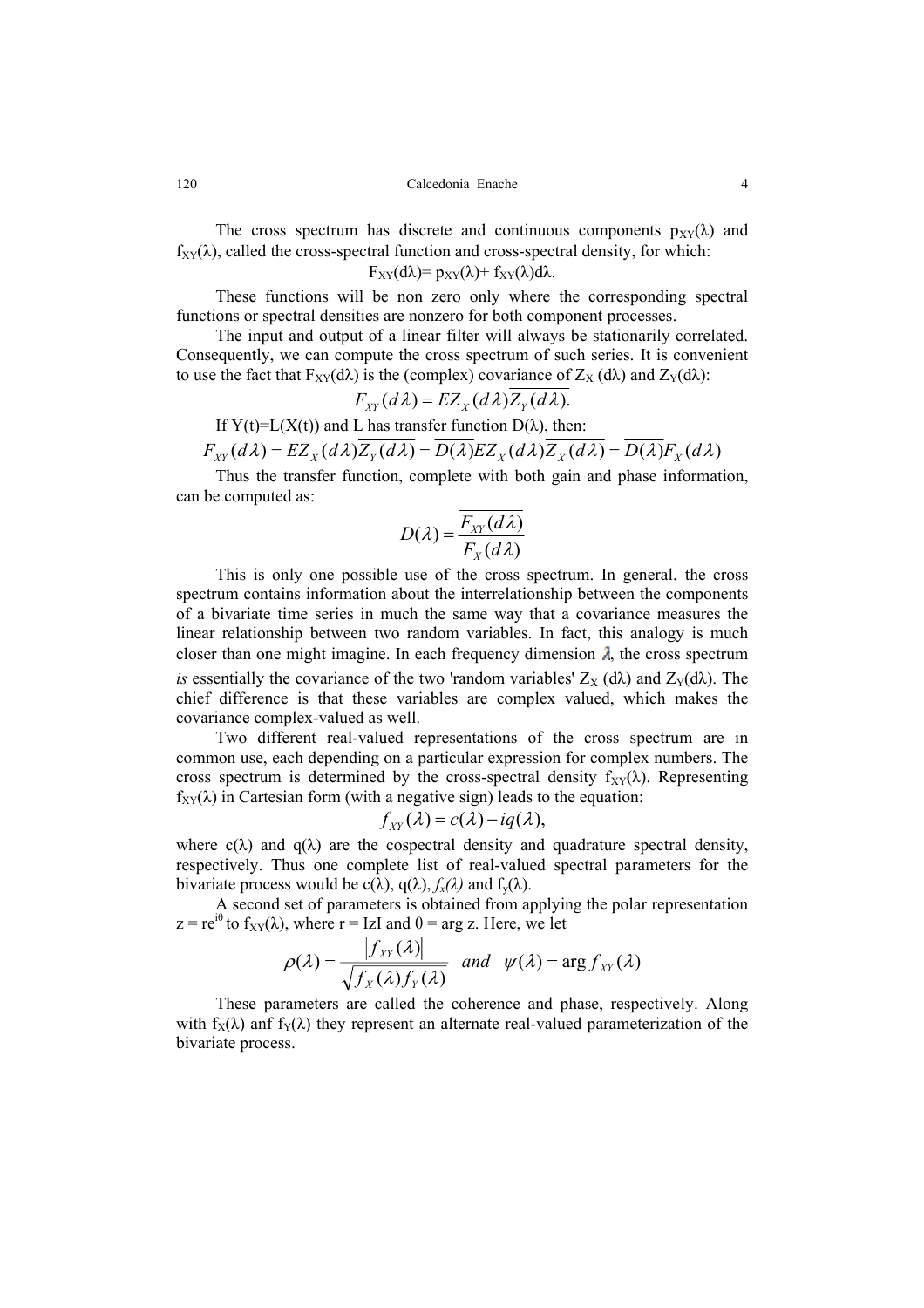Writing  $Z_{\rm X}(d\lambda)$  and  $Z_{\rm Y}(d\lambda)$  in polar form, we have

$$
f_{XY}(\lambda) = EZ_X(d\lambda)\overline{Z_Y(d\lambda)} = E\big|Z_X(d\lambda)\big|Z_Y(d\lambda)e^{i(\theta_X(\lambda)-\theta_Y(\lambda))}
$$

If the phases  $\theta_X(\lambda)$  and  $\theta_Y(\lambda)$  were constant, the exponential would factor out of the expectation giving

$$
\psi(\lambda) = \theta_X(\lambda) - \theta_Y(\lambda)
$$

In this case,  $\psi(\lambda)$  would represent the phase lead of the  $X(t)$  time series over that of the Y(t) series at frequency.

The coherence behaves almost exactly like the absolute value of a correlation coefficient. For example,  $0 \leq p(\lambda) \leq 1$ , with values near 0 indicating a weak linear relationship at frequency  $\lambda$  and values near 1 a strong relationship. In the time series context, 'linear' refers to linear filters. That is,  $p(\lambda)$  measures the degree to which  $Y(t)$  can be represented as the output of a linear filter with input  $X(t)$ . In fact,  $p^{2}(\lambda)$  has precisely the interpretation of the coefficient of determination. It is the proportion of the variation ( power) of  $Y(t)$  at  $\lambda$  that is attributable to its linear

relationship with  $X(t)$  in the following sense: If  $\hat{L}$  is the linear filter that minimizes the power,  $E(Y(t)-L(X(t)))^2$  in the 'residual process' among all filters L, then  $p^2(\lambda)$ is the ratio of the spectral density

$$
f_{\hat{Y}}(\lambda)
$$
 to  $f_Y(\lambda)$ , where  $\hat{Y}(t) = \hat{L}(X(t))$ .

The process  $\hat{Y}(t)$  represents the best approximation to Y(t) at frequency  $\lambda$ attributable to  $\hat{Y}(t)$ . Thus, for example, if Y(t) is exactly a linear function of X(t),  $Y(t)=L(X(t))$ , and if  $D(\lambda)$  is the transfer function of L, then we see from earlier calculations that

$$
\rho^{2}(\lambda) = \frac{\left|f_{XY}(\lambda)\right|^{2}}{f_{X}(\lambda)f_{Y}(\lambda)} = \frac{\left|\overline{D(\lambda)}f_{X}(\lambda)\right|^{2}}{f_{X}(\lambda)(\left|D(\lambda)\right|^{2}f_{X}(\lambda))} = 1.
$$

Another important property of the absolute value of a correlation coefficient is its invariance under linear transformation. This property also holds for coherence. Thus, if  $X(t)$  and  $Y(t)$  have coherence function  $p(\lambda)$  and if  $U(t)=L_1(X(t))$  and V(t)=L<sub>2</sub>(Y(t)), where L<sub>1</sub> and L<sub>2</sub> are arbitrary linear filters, then  $p(\lambda)$  will also be the coherence of U(t) and V(t) at all frequencies for which the spectral densities  $f_U(\lambda)$ and  $f_V(\lambda)$  are both positive. These properties make it possible to translate one's intuition about correlation and simple linear regression directly to coherence for a frequency by frequency assessment of the association between two time series.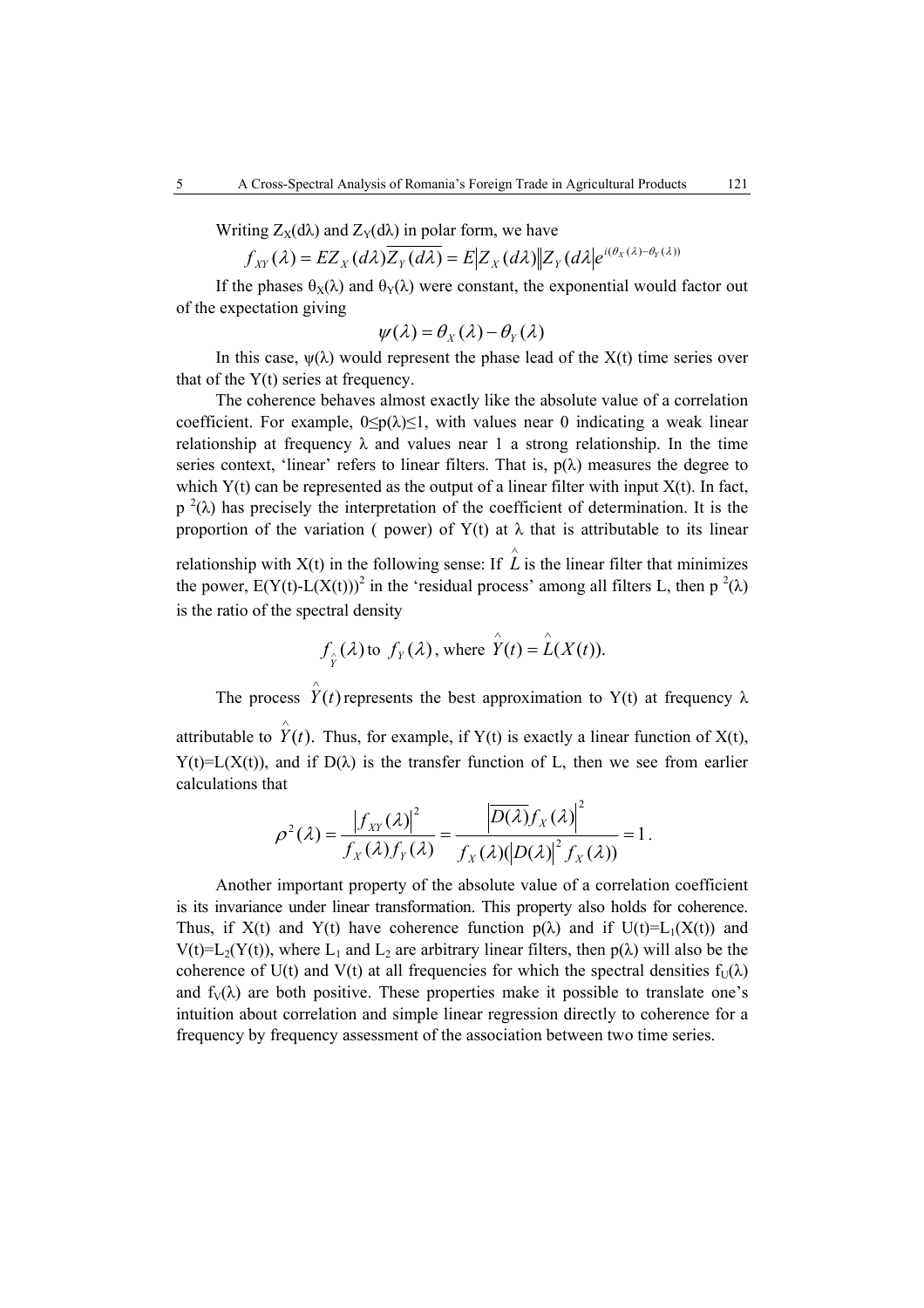

## **4. APPLICATION OF THE CROSS SPECTRUM**

For the analysis of the interdependence relations between Romania's agrifood imports and exports I used the monthly data from the period 2000-2008.

Figure 2. The evolution of the Romanian monthly foreign trade in agricultural products and the exchange rate RON/EUR, 2000–2008.

Here are my findings after studying the interdependence relations between Romania's exports and imports of agricultural products and after highlighting especially the connection in the synchronous and asynchronous approaches (phase lag) for the various frequency components:

– The power spectrum of the two foreign trade flows had the following maximum recorded values for the frequencies  $f = 12$  ( $f_{E(12)} = 36072.13$ ) in the case of exports and  $f = 12$  ( $f<sub>I(12)</sub> = 43543.08$ ) in the case of imports;



Figure 2. Cross Periodogram (Real).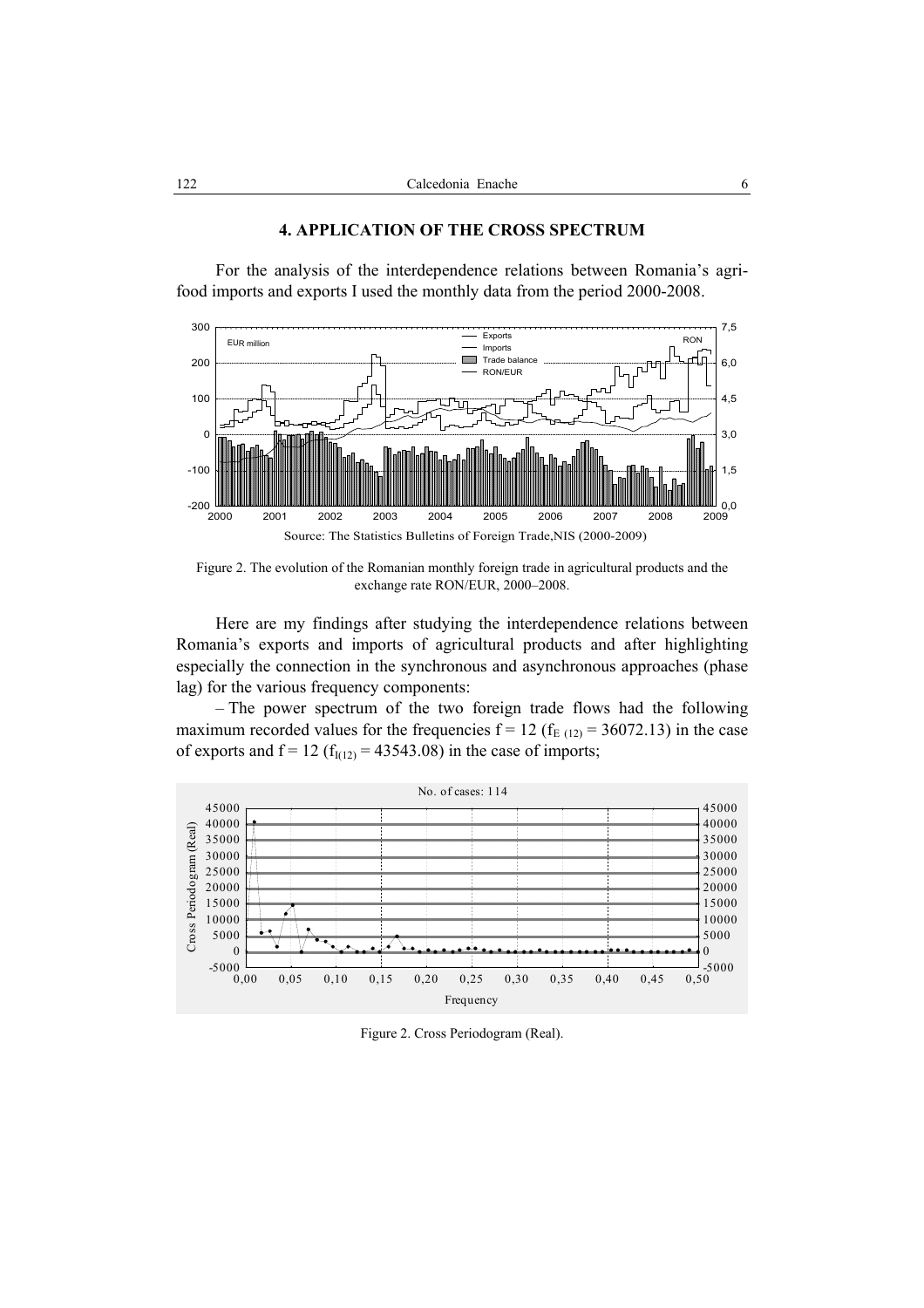– The cospectral density  $(c_i)$  and quadrature spectral density  $(q_i)$  had the following maximum levels:  $f_{12} = 39421.98$ , respectively  $q_{12} = 1957.61$  which indicates the possible phase correlations related to those frequencies; namely  $q_i \neq 0$ for  $j=1,2,...$  11 shows that asynchronous correlation for such frequencies are possible;

– The phase spectrum values were very close for all frequencies, which confirm the persistence of "delayed" connection, among which there is the one that occurred after 6 months.



Figure 3. Phase Spectrum.

– The coherence value was significantly higher for  $j = 12$  and thus illustrates the fact that those components describing one complete oscillations across the interval are the most intensively correlated. Therefore intense correlations for frequencies 6 and 4 resulted;

– When export increased by an oscillation, the growth average of the variation of import frequency 12 was 1.13.



Figure 4. Gain of X over Y.